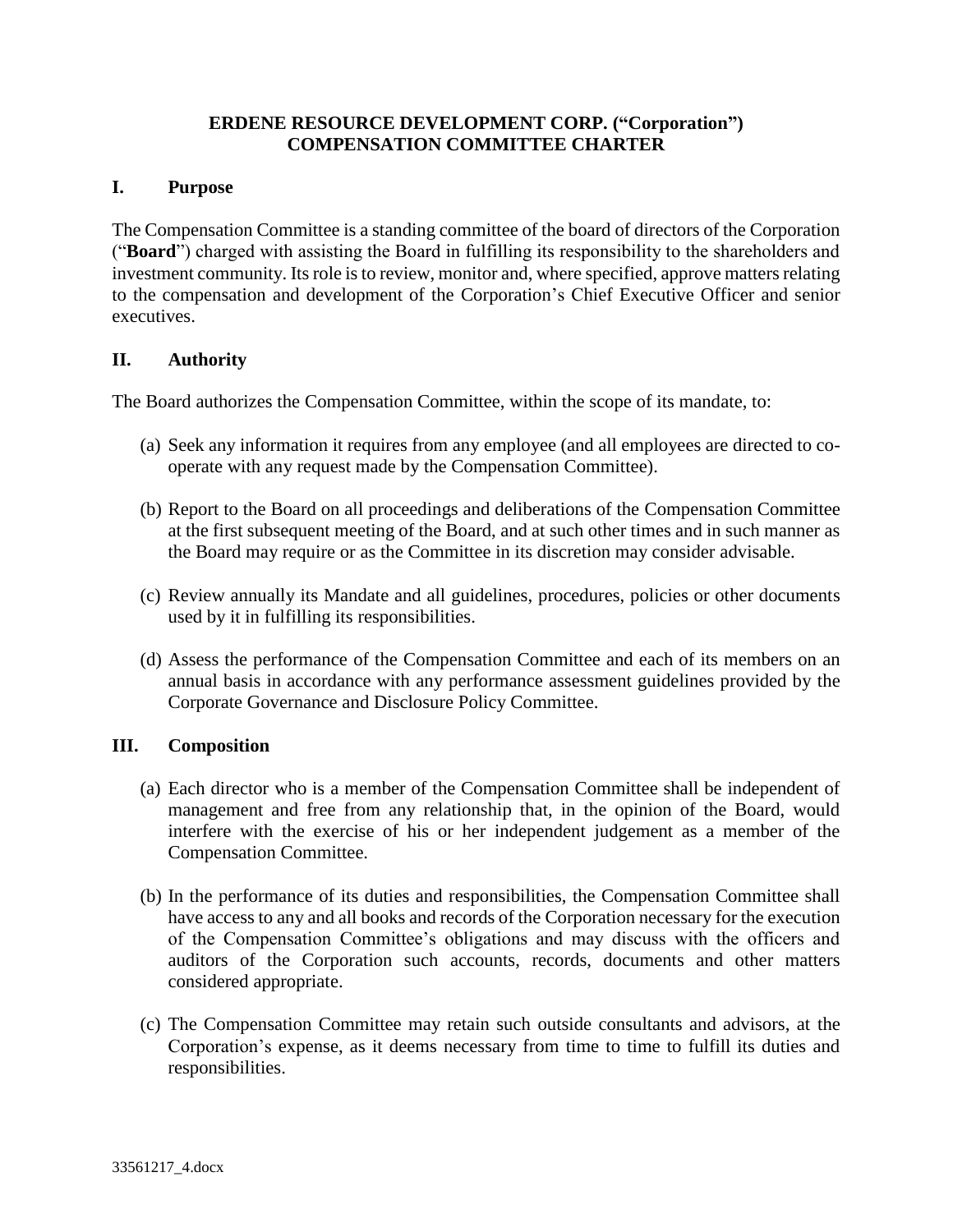(d) Meetings of the Compensation Committee shall be called by the Chair of the Committee. Meetings shall be held when requested by any Compensation Committee member and at least once a year.

#### **IV. Responsibilities**

Responsibilities of the Compensation Committee include:

- (a) Review the Corporation's management compensation philosophy, policies, plans and guidelines annually.
- (b) Review remuneration and ad hoc compensation plans (base pay, incentive plans and equitybased pay) on an annual basis.
- (c) Review remuneration package for the Chief Executive Officer and senior executives on an annual basis and recommend changes, if any, to the Board. In making recommendations, the Compensation Committee shall:
	- (i) consider the individual's performance measured against his or her goals and performance objectives; and
	- (ii) consider the remuneration and incentives paid to senior executives at comparable companies.
- (d) Review any proposals concerning the Corporation's Incentive Stock Option Plan or any other equity compensation plans including grant proposals for approval by the Board and, as appropriate, by the shareholders. Ensure the proper administration of any stock option, stock purchase or stock ownership plans.
- (e) Review and recommend all executive benefits plans and executive perquisites for approval by the Board.
- (f) Review all material proposed actions with respect to executive pension plans for approval by the Board.
- (g) Review annual Chief Executive Officer and executive succession plans for approval by the Board.
- (h) Prepare an annual report to shareholders concerning executive compensation for inclusion in the Corporation's annual Management Information Circular.

# **V. Meetings**

The Compensation Committee will meet regularly at times necessary to perform the duties described above in a timely manner, but not less than once a year. Special meetings may be held at any time deemed appropriate by any member of the Compensation Committee. A quorum for